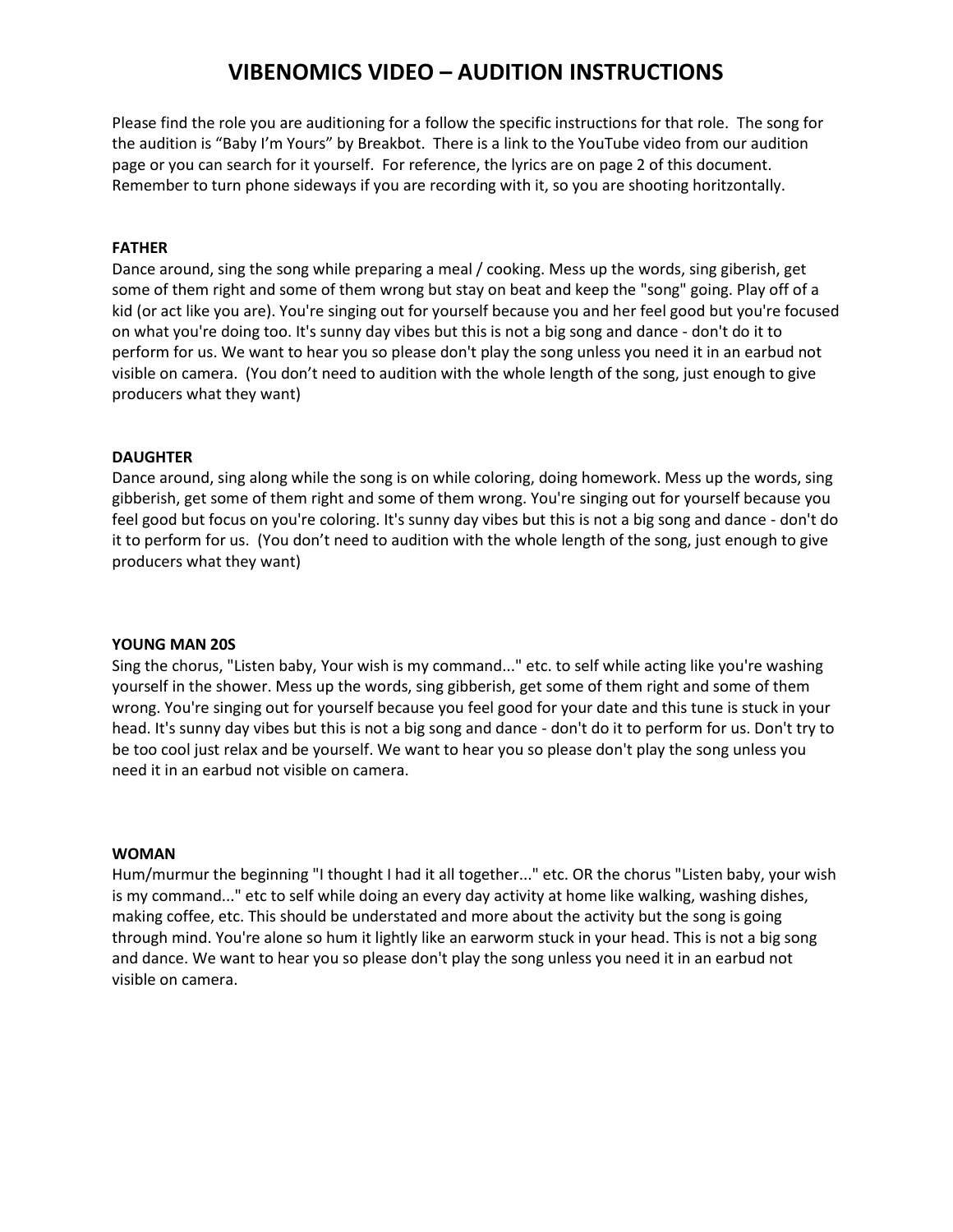## **VIBENOMICS VIDEO – AUDITION INSTRUCTIONS**

## LYRICS – "BABY I'M YOURS" BY BREAKBOT – FOR REFERENCE

I thought I had it all together But I was led astray The day you walked away You were the clock That was ticking in my heart Changed my state of mind But love's so hard to find

Your feelings change like the weather Went from clear to grey On that cloudy day How can I go on With that bomb in the palm Love's so hard to find When someone's on your mind

Listen baby Your wish is my command Baby won't you understand That your wish is my command What can I do to make My baby understand

Something tells me that I'm dreamin' I can see us there Waving unaware Of problems that have a tendency to keep Keep the truth confined Far from our minds You need someone you can believe in This I do declare Trust me I'll be there The road that leads to heaven can be so steep I will help you climb Change your state of mind

Listen baby Your wish is my command Baby won't you understand That your wish is my command What can I do to make my baby understand Your wish is my command Baby won't you understand That your wish is my command I can see us there Waving unaware This I do declare